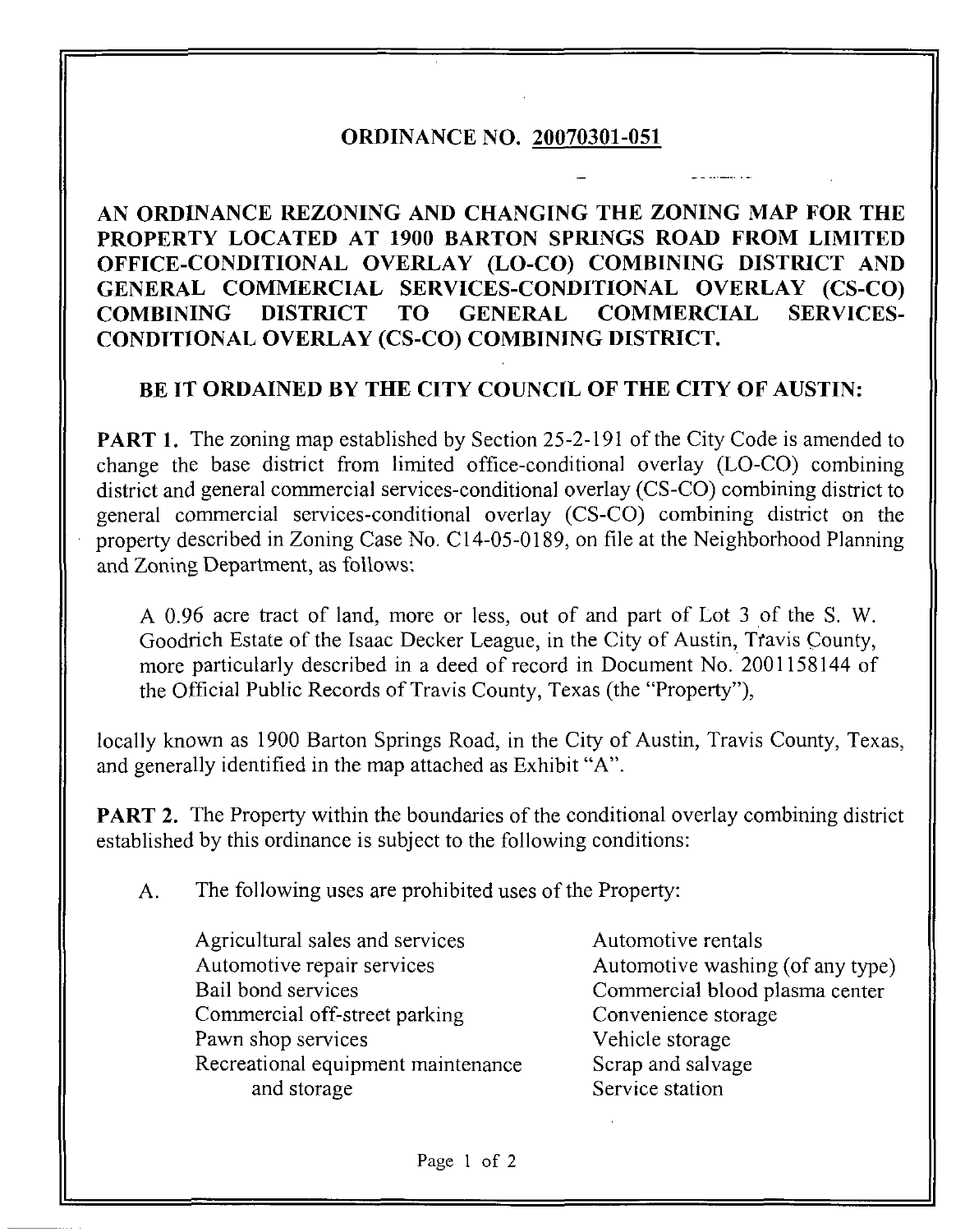- B. A non-residential use of the Property may not exceed 10,000 square feet of gross floor area. "
- C. A site plan or building permit for the Property may not be approved, released, or issued, if the completed development or uses of the Property, considered cumulatively with all existing or previously authorized development and uses, generate traffic that exceeds 650 trips per day.

Except as specifically restricted under this ordinance, the Property may be developed and used in accordance with the regulations established for the general commercial services (CS) base district and other applicable requirements of the City Code.

PART 3. This ordinance takes effect on March 12, 2007.

PASSED AND APPROVED S<br>S<br>S<br>S March 1 , 2007 Will Wynn Mayor APPROVED: V -</ ^ 7VTTEST: Shirley A. Gentry<br>City Clerk City Attorney

Page 2 of 2